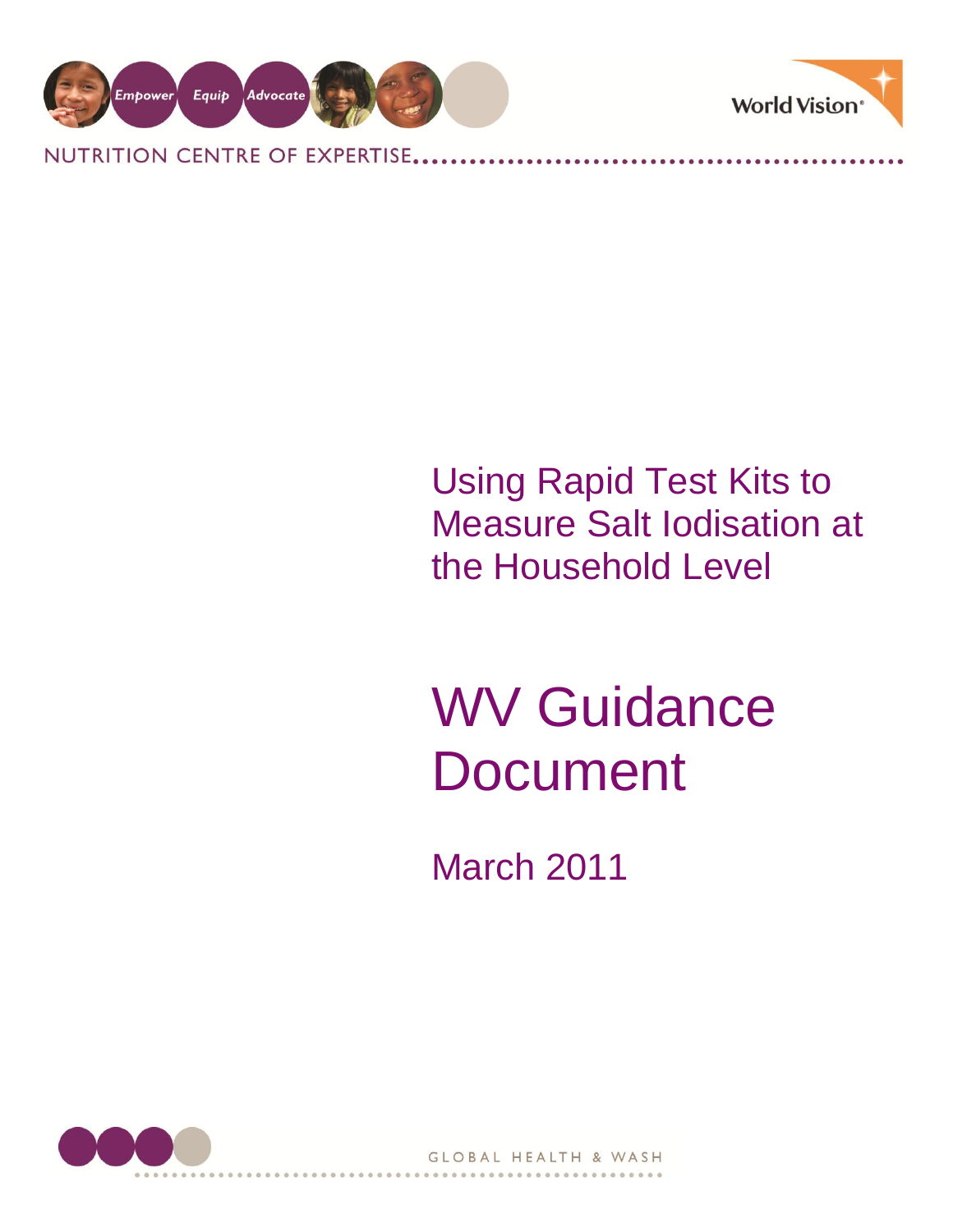#### **BACKGROUND**

#### **What is iodine deficiency and what are its effects?**

Iodine deficiency (ID) is not having enough iodine to sustain the body's need. ID in pregnancy and early childhood can cause a spectrum of problems. Women who are iodine deficient during pregnancy are more likely to miscarry (spontaneous abortion) or have still births. As well ID during pregnancy increases the risk of neonatal and infant mortality, birth defects and cretinism. Deficiency during infancy and early childhood can substantially impair physical and mental development and reduce IQ. These impairments profoundly impact on the ability of a child to succeed in school and later in economically productive work. The most critical period for intervention is between the second trimester of pregnancy to the third year after birth.

#### **What has be done to address iodine deficiency?**

Salt iodisation has been the preferred strategy to control and eliminate iodine deficiency disorders (IDD). Over the last decade, intensive efforts have been made by the governments of IDD-affected countries to implement salt iodisation programmes. To be fully effective in correcting iodine deficiency, salt must: 1) reach the entire affected population, especially groups that are the most susceptible like pregnant women and young children; and 2) be iodised to the right levels. The World Health Organization (WHO) and the Micronutrient Initiative state that in order to achieve sustainable elimination of iodine deficiency at least 90% of households must be using salt and that the salt must have an iodine content of 15 parts per million (ppm) or more. Therefore, World Vision recommends the testing of household salt to ensure: 1) the most vulnerable are utlising salt and 2) the salt is iodised to appropriate levels.

#### **What are Rapid Test Kits?**

RTK are small 10–50 ml bottles containing a stabilised starch-based solution. Add one drop of the solution to a teaspoon of salt. Salt that contains iodine will turn deep blue/purple. Some kits provide color charts so that you can match the color of the tested salt with the color chart to obtain an approximation of the amount of iodine in the salt. Rapid Test Kits (RTKs) are simple and safe to use by field staff. Individuals without chemistry training can easily verify whether a salt sample has been iodised.



Rapid Test Kits, taken from Alibaba.com

Because of their ease of use and low cost, UNICEF recommends them for qualitative and semiquantitative assessment of salt iodisation in household surveys or for spot checks of food quality.

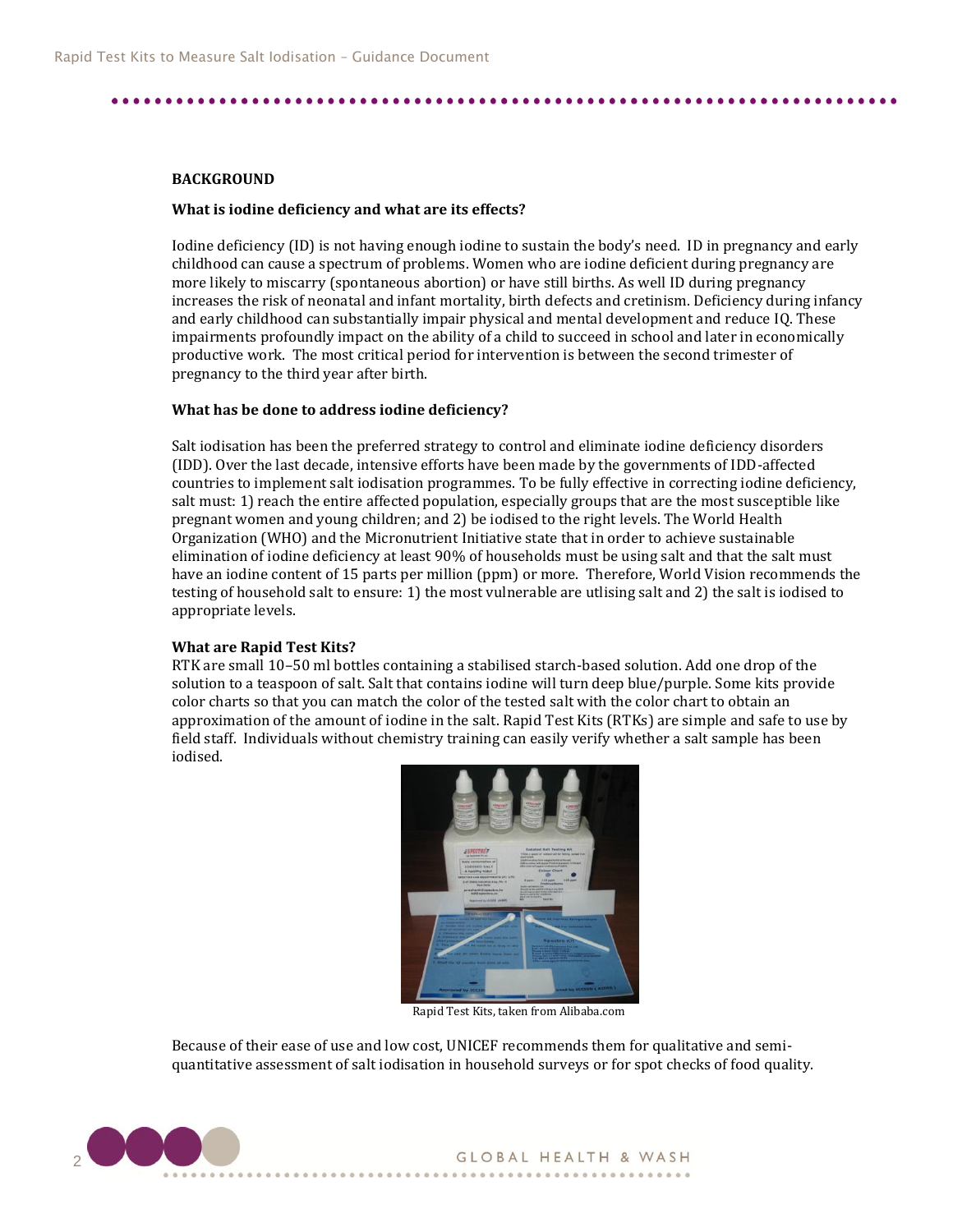

#### **CORE INDICATOR: Presence of Iodised Salt in Households**

The presence of iodine in household salt, as measured using RTKs, is a process indicator that answers the question: "What percentage of households use salt iodised at any iodine concentration?" In some cases, depending on the type of kit and the prevalence of salt iodisation in an area it may be possible to answer the question: "What percentage of households use salt that is within an acceptable range of iodine concentration (> 15ppm)?" It is important to note that RTKs give a qualitative to semiquantitative estimate of whether iodine is present in salt, but not the exact iodine concentration. RTKs are useful in the field for assessing whether salt is iodised, for example during household surveys. This information shows what is actually used in households, including information on whether iodised salt has been succesfully delivered to the consumer as well as whether there is use of non-iodised salt obtained from unconventional marketing sources.

#### **Other Indicators: Urinary Iodine**

The presence of iodine in salt as measured by RTKs is not an indicator of iodine deficiency. The appropriate indicator for iodine deficiency is urinary iodine which requires well trained field technicians and laboratory capacity that is often not available to ADP staff. Assessing goiter prevalence may be useful for establishing a baseline level of iodine deficiency however, it is not a useful impact indicator because changes in goiter prevalence lag behind changes in actual iodine status and may not reflect actual trends in iodine deficiency. This indicator also requires skilled / trained field researchers or medical personnel.

#### **WHEN SHOULD I USE THESE INDICATORS?**

The core indicator should be used when programmes target salt iodisation as a key strategy to improve iodine status of a population. Such programmes may include social marketing to increase the acceptability, purchasing and consumption of iodised salt. This indicator may also be useful if programmes are initiating or supporting salt iodisation programmes (i.e. small scale or medium scale) in target communities. Lastly this indicator is useful in countries where salt iodisation is occurring in the country but iodine deficiency disorders are still prevalent.

Iodine deficiency disorders are measured by 1) urinary iodine and 2) total goiter prevalence. The WHO Global Database on Iodine Deficiency compiles country and in some cases regional data on urinary iodine and total goiter prevalence and presents them in a standardised format [\(http://www.who.int/vmnis/iodine/data/database/countries/en/index.html\)](http://www.who.int/vmnis/iodine/data/database/countries/en/index.html). Data from these sources may be used to determine if iodine deficiency is a problem in your country. **Iodine deficiency is a problem when the median urinary iodine concentration is less than 100 mg/dL or the total goiter rate is greater than 10 percent.**

#### **Contexts where RTKs are not useful**

*In situations where iodine is not being provided through salt then testing salt with rapid test kits is not an appropriate process indicator.* In some regions, iodisation of salt may not be a practical option for the sustainable elimination of IDD, at least in the short term. This is particularly likely to be the case in remote areas where communications and access are poor or where there are numerous very smallscale salt producers. In such areas, other options for correction of IDD may have to be considered, such as: 1) administration of iodised oil capsules every 6-18 months; 2) direct administration of iodine solutions, such as Lugol's iodine, at regular intervals (once a month is sufficient); or 3) iodisation of water supplies by direct addition of iodine via a special delivery mechanism

#### **WHO ARE MY POPULATIONS OF INTEREST?**

All households in a programme area where iodine deficiency disorders are prevalent as determined through existing data and/or where programmes include increasing the use of iodised salt to improve iodine status as a primary goal or objective.

NUTRITION CENTRE OF EXPERTISE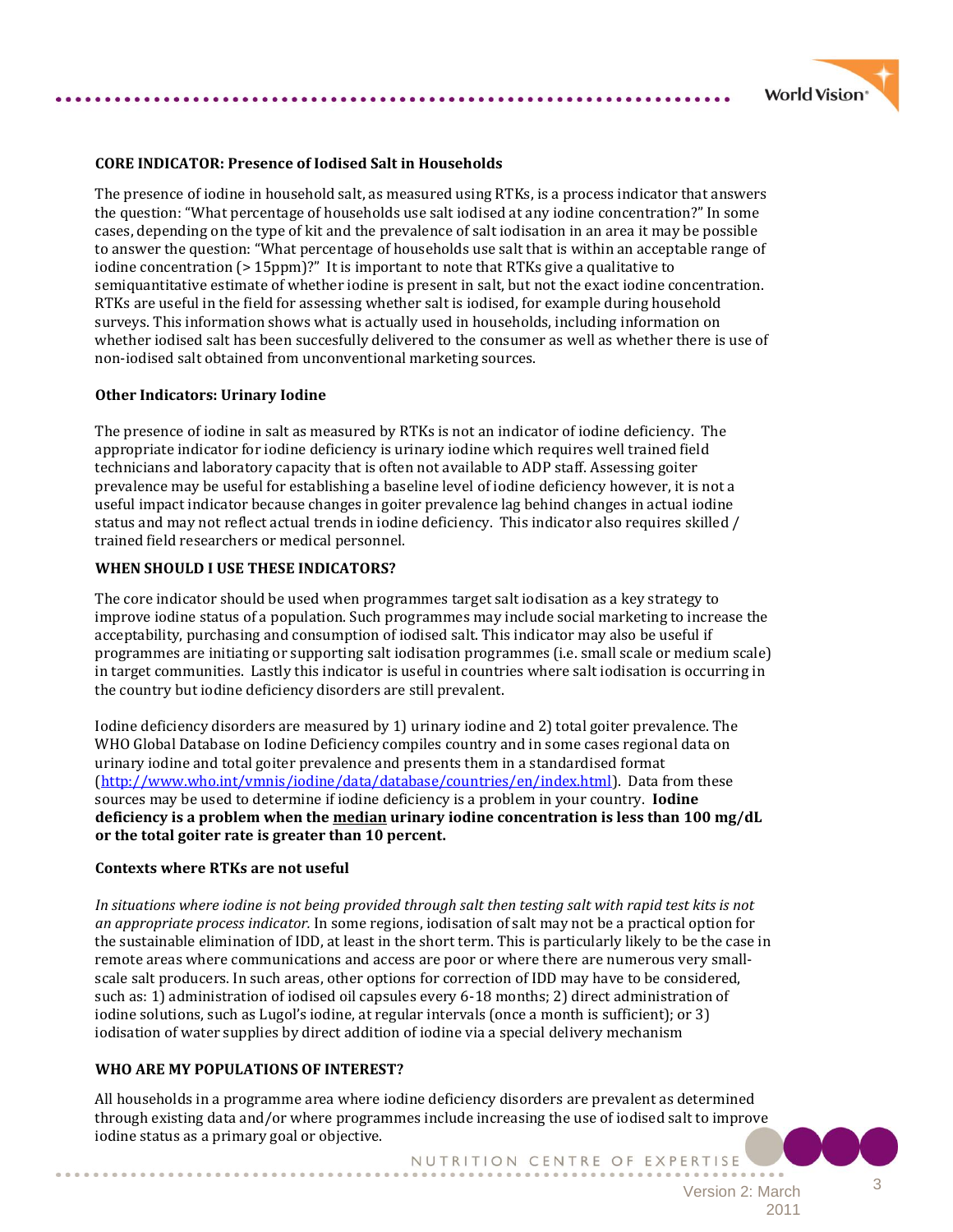#### **HOW MUCH DOES IT COST?**

A single 10 mL bottle of stabilised starch solution will allow for 80-100 tests. A box of three bottles costs approximately \$0.50 USD. However, managers should contact the UNICEF field office in their country or the main procurement office (see appendix for contact information) for current prices as prices may change.

#### **WHAT SUPPLIES DO I NEED?**

#### **The type of RTK needed depends on:**

### **1. The type of iodine used to fortify salt (iodate or iodide or both);**

There are two types of kits available corresponding to salt fortified with 1) potassium iodate or 2) potassium iodide. The type of salt fortication must be specified when ordering. Find out from the Ministry of Health which type of iodine is used to fortify salt. In cases where both types of iodine are used it may be necessary to have both kits. If both types are present, test the salt first by using the iodate kit. If the test is negative, use the iodide kit.

**2. If iodate is used to fortify salt, the level of fortification should be known.**  Several commercially available kits are available provide semi-quantitative estimates of iodate in salt as that is the most common form of iodine used in salt iodisation. The standard kit is designed to check the presence of iodine in salt (fortified with potassium iodate) over the range of 0-50 ppm and consists of two bottles of the test solution (10 ml in each bottle, sufficient for 80-100 tests), packed in a cloth pouch along with a stainless steel spoon and plate, color chart and instruction notes. For countries setting iodine dosage in salt at 100 ppm, MBI (the RTK manufacturer) offers an alternate test kit. The test solutions show color contrast for iodine content up to 100 ppm.

## **What does the RTK include? How much do I need?**

Most commercial kits come complete with the solution and dropper, measuring spoon, dish or plate for holding the salt and color comparison charts. Usually a box of ten bottles (each with 10 ml of test solution) will be enough for one user for a whole year during which he/she can conduct around 400 spot tests. Hence a box of bottles for each user is needed. MBI may offer the test solution in bulk packs of one litre (sufficient to fill 10 boxes or 100 bottles), each with bottles. When refilling the bottles, remember to clean the bottles with boiled double distilled water so that the solution is not contaminated with the earlier solution. The bulk packing may be reordered as needed.

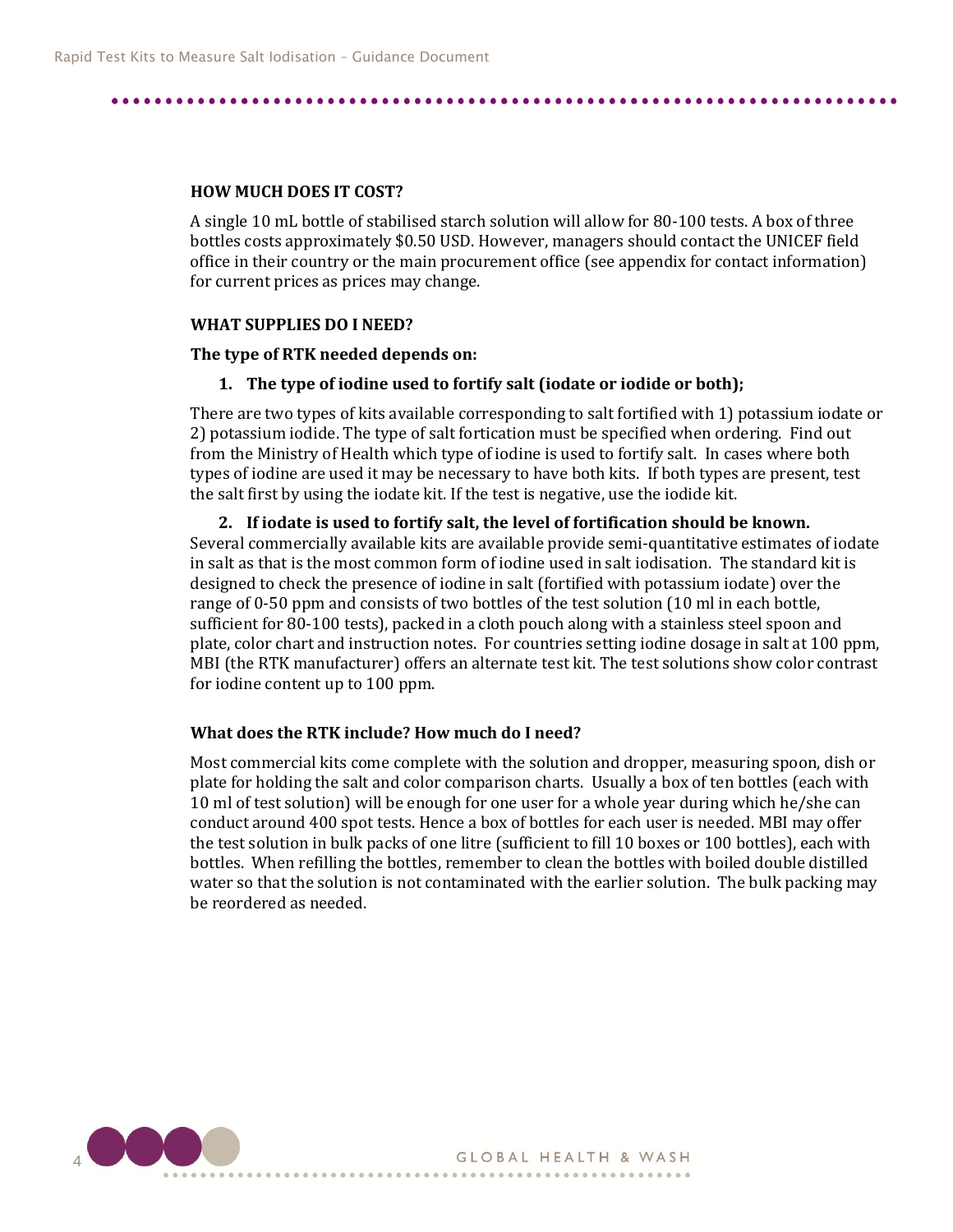

# **Quantitative Indicator for Determining the Level of Salt Iodisation**

It is recommended that a subsample of household salt be quantitatively analysed to determine the actual concentration of iodine in the salt. Documenting the actual concentration of iodine in salt (a quantitative measure) requires a laboratory analysis of salt using the idiometric titration method. This is a technically complicated and somewhat expensive analysis that is outside the scope of the World Vision's general programme monitoring and evaluation.

While studies have shown that RTKs are suitable and appropriate to accurately distinguish between iodised and non-iodised salt, in some contexts, they can distinguish between adequately iodised and not adequately iodised salt. Recent surveys using RTKs and verifying their results with titration find that they can distinguish adequately iodised salt (>=15ppm) from slightly iodised (<15ppm) in areas with a high prevalence of salt iodisation. However, **in areas where prevalence of salt iodisation is low** RTKs should only be used to distinguish any salt iodisation from no salt iodisation due to low specificity. Therefore *this indicator and how it is interpreted is context dependent. Check with the ministry of health or other relevant government agency or NGO (i.e. Micronutrient Initiative) to determine the salt iodisation status of the country/region and the type of iodine used to iodise salt.* 

### **OTHER NOTES**

- The RTK's solutions have a shelf life of more than eighteen months if unopened and six months after opening the bottle.
- Refill bottles (10) are available in cardboard boxes along with a colour chart and manual.
- **Alkaline Salt**: Some salts are alkaline due to the presence of carbonates, or certain free flow agents in the salt. In such circumstances the test solution may not give a blue colour indicating the presence of iodine in the salt. To avoid this problem a recheck solution has been developed. In cases where there is suspicion of salt alkalinity, or where the normal test solution changes to a different colour than blue or a different blue, placing a drop of the recheck solution on the salt before adding a drop of the normal test solution will help to detect the presence of iodine. Using the recheck solution with a non-alkaline salt sample followed by addition of the normal solution will still give the correct iodine level. The recheck solution comes separately, but will be provided in the test kit if the buyer indicates this need. Two recheck solution bottles can also be provided in the refill bottle carton if requested. The recheck solution bottles can be recognised by the red cap and the label on the bottles.

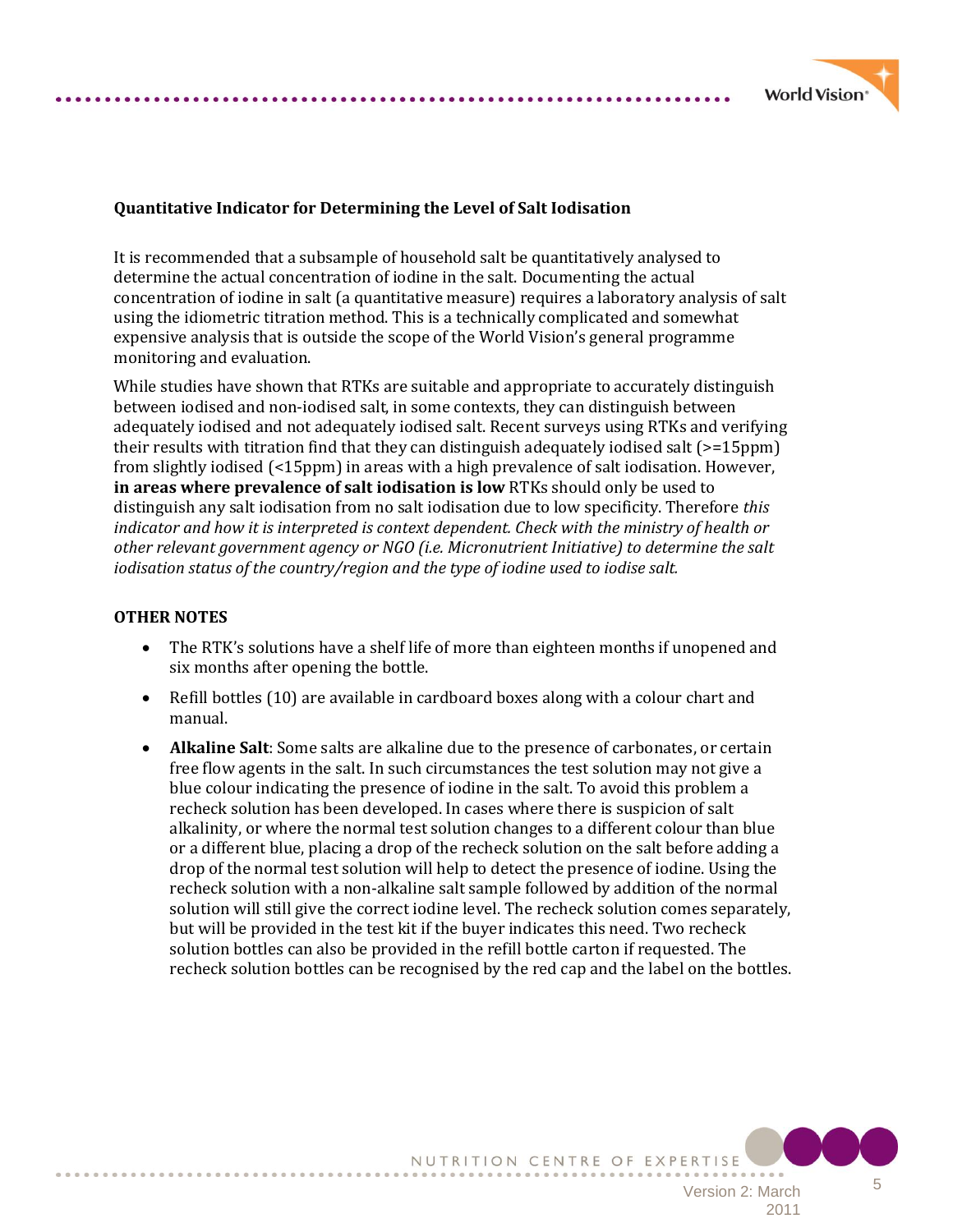#### **ADDITIONAL RESOURCES**

- 1. WHO Database on micronutrient deficiencies provides global and in some cases regional estimates of iodine, iron and vitamin A deficiency as well as anemia prevalence. <http://www.who.int/vmnis/database/en/>
- 2. Assessment of iodine deficiency disorders and monitoring their evaluation. WHO, UNICEF, and the International Council for the Control of Iodine Deficiencies. 2007, 3rd edition. [http://whqlibdoc.who.int/publications/2007/9789241595827\\_eng.pdf](http://whqlibdoc.who.int/publications/2007/9789241595827_eng.pdf)
- 3. Sullivan K, Houston R, Cervinskas J, Gorstein J. 1995 Monitoring Universal Salt Iodization Programs. [http://www.ceecis.org/iodine/10\\_monitoring/00\\_mp/10\\_mon\\_manual.pdf](http://www.ceecis.org/iodine/10_monitoring/00_mp/10_mon_manual.pdf)
- 4. Mannar V, Dunn JT. 1995 Salt iodization for the elimination of iodine deficiency. International Council for the Control of Iodine Deficiencies. http://www.micronutrient.org/resources/Salt CD/4.0\_useful/4.1\_fulltext/pdfs/4.1.1.pdf